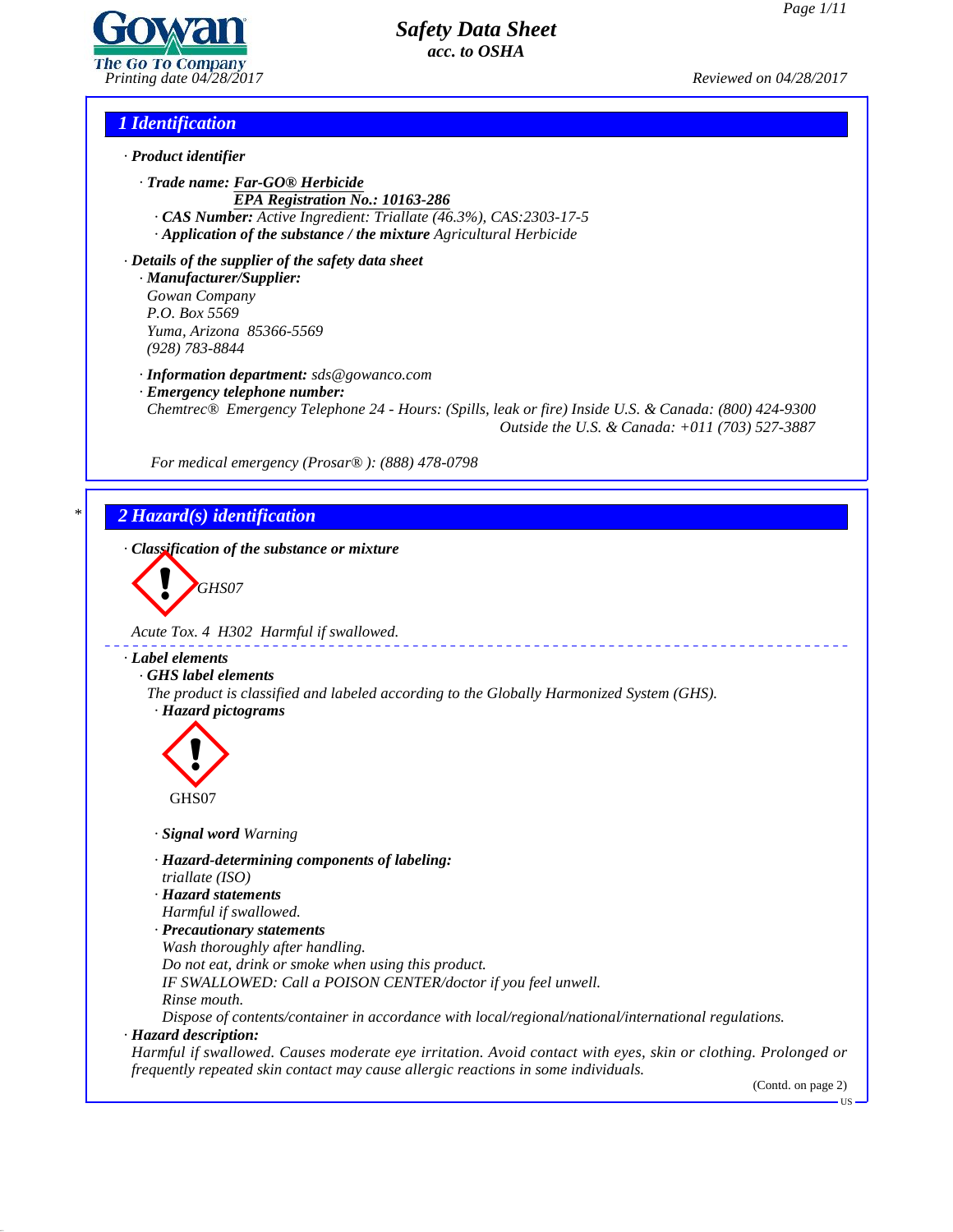*Printing date 04/28/2017 Reviewed on 04/28/2017*

| Trade name: Far-GO® Herbicide          |
|----------------------------------------|
| <b>EPA Registration No.: 10163-286</b> |



# *3 Composition/information on ingredients*

*· Chemical characterization: Mixtures*

*· Description: Mixture of the substances listed below with nonhazardous additions.*

| · Dangerous components:                      |                                                                                                                                                   |          |
|----------------------------------------------|---------------------------------------------------------------------------------------------------------------------------------------------------|----------|
| $\overline{CAS: 2303-17-5}$  triallate (ISO) | $\bigotimes$ STOT RE 2, H373; $\bigotimes$ Aquatic Acute 1, H400; Aquatic Chronic 1, H410; $\bigotimes$ Acute<br>Tox. 4, H302; Skin Sens. 1, H317 | 46.3%    |
|                                              | CAS: 64742-95-6 Solvent naphtha (petroleum), light arom.                                                                                          | $46.0\%$ |

## *\* 4 First-aid measures*

### *· Description of first aid measures*

#### *· General information:*

Have the product container or label with you when calling a poison control center or doctor or going for *treatment.*

*For medical emergencies involving this product, call toll free 1-888-478-0798.*

*· After skin contact:*

- *• Take of contaminated clothing.*
- *• Rinse skin immediately with plenty of water for 15-20 minutes.*
- *• Call a poison control center or doctor for treatment advice.*
- *· After eye contact:*
	- *• Hold eye open and rinse slowly and gently with water for 15-20 minutes.*
	- *• Remove contact lenses, if present, after first 5 minutes, then continue rinsing eyes.*
	- *• Call a poison control center or doctor for treatment advice.*

#### *· After swallowing:*

44.2.1

- *• Immediately call a poison control center or doctor.*
- *• Do not induce vomiting unless told to do so by the poison control center or doctor.*
- *• Do not give any liquid to the person.*
- *• Do not give anything by mouth to an unconscious person.*

(Contd. on page 3)

US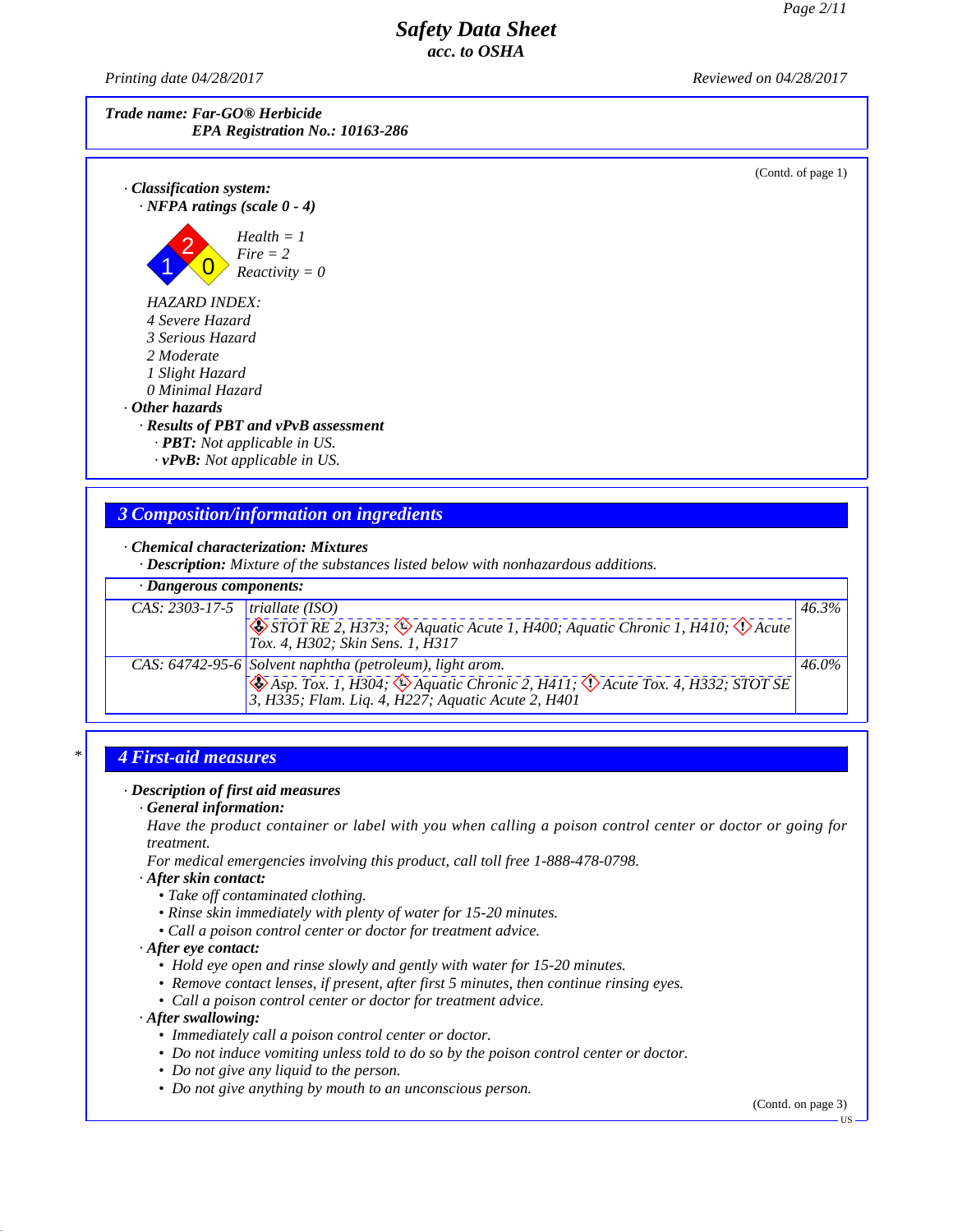*Printing date 04/28/2017 Reviewed on 04/28/2017*

*Trade name: Far-GO® Herbicide EPA Registration No.: 10163-286*

(Contd. of page 2)

*· Information for doctor:*

*· Most important symptoms and effects, both acute and delayed Unknown*

*· Indication of any immediate medical attention and special treatment needed*

*May pose an aspiration pneumonia hazard. Contains petroleum distillate.*

## *5 Fire-fighting measures*

*· Extinguishing media*

*· Suitable extinguishing agents:*

*CO2, extinguishing powder or water spray. Fight larger fires with water spray or alcohol resistant foam.*

*· Special hazards arising from the substance or mixture No further relevant information available.*

*· Advice for firefighters*

*· Protective equipment: Wear self-contained respiratory protective device.*

## *6 Accidental release measures*

*· Personal precautions, protective equipment and emergency procedures Wear protective equipment. Keep unprotected persons away.*

*· Environmental precautions:*

Do not apply directly to water, or to areas where water is present or to intertidal areas below the mean high *water mark. Do not contaminate water when cleaning equipment or disposing of equipment washwaters.*

*· Methods and material for containment and cleaning up:*

*Absorb with liquid-binding material (sand, diatomite, acid binders, universal binders, sawdust). Dispose contaminated material as waste according to item 13.*

#### *Ensure adequate ventilation. · Reference to other sections*

*See Section 7 for information on safe handling. See Section 8 for information on personal protection equipment. See Section 13 for disposal information.*

## *\* 7 Handling and storage*

### *· Handling:*

### *· Precautions for safe handling*

*Harmful if swallowed. Causes moderate eye irritation. Avoid contact with eyes, skin or clothing. Prolonged or frequently repeated skin contact may cause allergic reactions in some individuals.*

*· Information about protection against explosions and fires: Keep ignition sources away - Do not smoke.*

*· Conditions for safe storage, including any incompatibilities*

*· Storage:*

44.2.1

*· Requirements to be met by storerooms and receptacles:*

*STORE ABOVE 32°F TO KEEP FROM FREEZING.*

Freezing will result in crystals which settle to the bottom. If allowed to freeze, place in a warm area (72 $^{\circ}$ F.) and roll or shake the container frequently for several days to redissolve before using. For bulk containers, *see the container label for alternate storage information.*

*Keep this container closed to prevent spills, evaporation and contamination.*

*· Information about storage in one common storage facility: Store away from foodstuf s.*

*· Further information about storage conditions: Keep receptacle tightly sealed.*

*· Specific end use(s) No further relevant information available.*

(Contd. on page 4)

 $\overline{US}$   $\longrightarrow$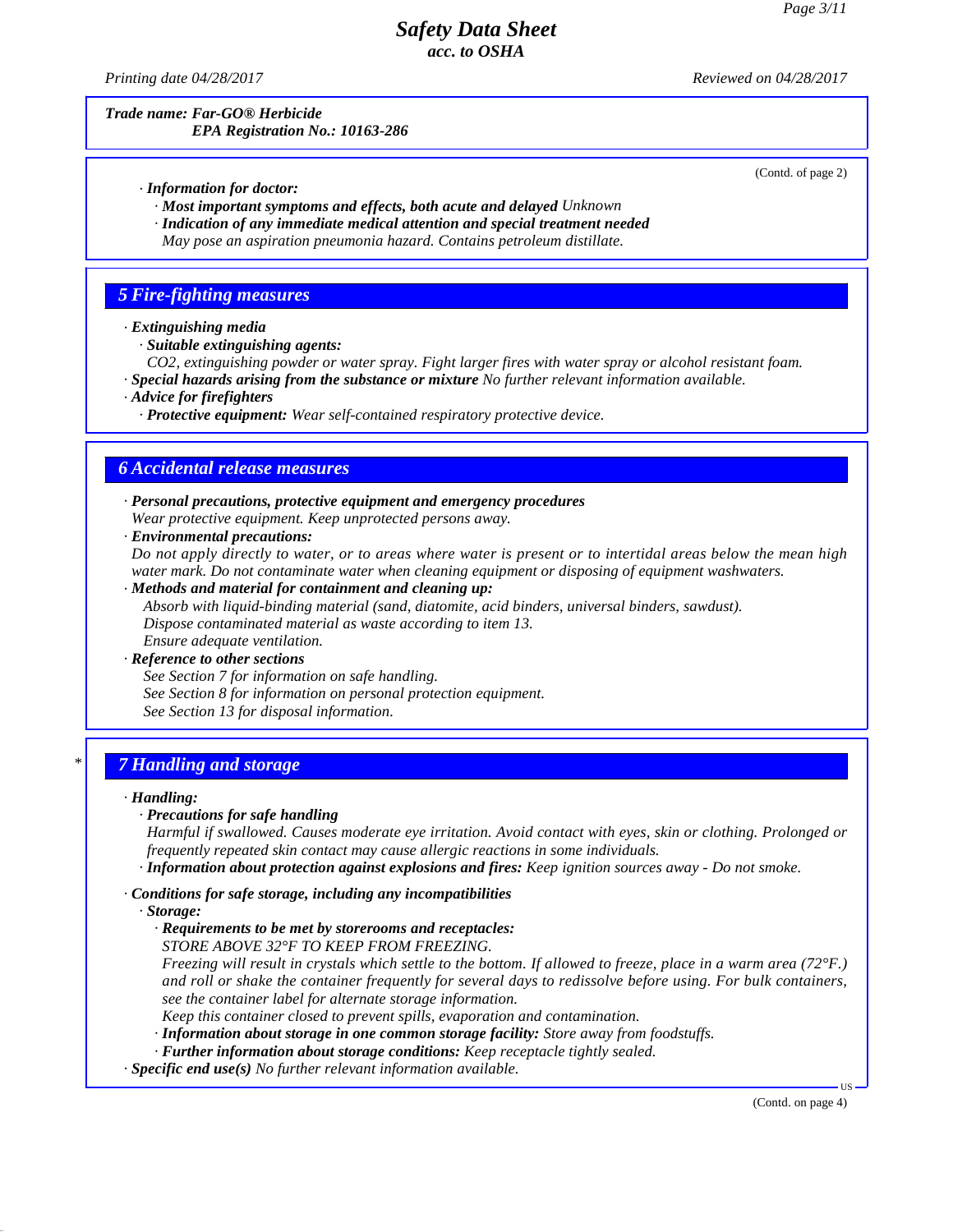*Printing date 04/28/2017 Reviewed on 04/28/2017*

44.2.1

*Trade name: Far-GO® Herbicide*

*EPA Registration No.: 10163-286*

(Contd. of page 3)

US

# *\* 8 Exposure controls/personal protection · Additional information about design of technical systems: No further data; see item 7. · Control parameters · Components with limit values that require monitoring at the workplace:* The product does not contain any relevant quantities of materials with critical values that have to be monitored *at the workplace. · Additional information: The lists that were valid during the creation were used as basis. · Exposure controls · Personal protective equipment: · General protective and hygienic measures: • Wash hands before eating, drinking, chewing gum, using tobacco, or using the toilet. • Remove clothing/PPE immediately if pesticide gets inside. Then wash thoroughly and put on clean clothing. • Remove PPE immediately after handling this product. Wash the outside of gloves before removing. As soon as possible, wash thoroughly and change into clean clothing. · Protection of hands: Protective gloves · Material of gloves Chemical-resistant gloves (such as barrier laminate or viton). · Body protection: Long-sleeved shirt and long pants, shoes plus socks. chemical-resistant gloves (such as barrier laminate or viton). \* 9 Physical and chemical properties · Information on basic physical and chemical properties*

| · Information on basic physical and chemical properties<br><b>General Information</b> |                                               |                    |
|---------------------------------------------------------------------------------------|-----------------------------------------------|--------------------|
| $\cdot$ Appearance:                                                                   |                                               |                    |
| $\cdot$ Form:                                                                         | Liquid                                        |                    |
| Color:                                                                                | Amber to Brown                                |                    |
| $\cdot$ Odor:                                                                         | Characteristic                                |                    |
| Odor threshold:                                                                       | Not determined.                               |                    |
| $\cdot$ pH-value:                                                                     | Not determined.                               |                    |
| $\cdot$ Change in condition                                                           |                                               |                    |
| · Melting point/Melting range:                                                        | Undetermined.                                 |                    |
| · Boiling point/Boiling range:                                                        | 160 °C (320 °F)                               |                    |
| · Flash point:                                                                        | Not applicable.                               |                    |
| · Flammability (solid, gaseous):                                                      | Not applicable.                               |                    |
| $\cdot$ Ignition temperature:                                                         | 450 °C (842 °F)                               |                    |
| · Decomposition temperature:                                                          | Not determined.                               |                    |
| $\cdot$ Auto igniting:                                                                | Product is not self-igniting.                 |                    |
| Danger of explosion:                                                                  | Product does not present an explosion hazard. |                    |
|                                                                                       |                                               | (Contd. on page 5) |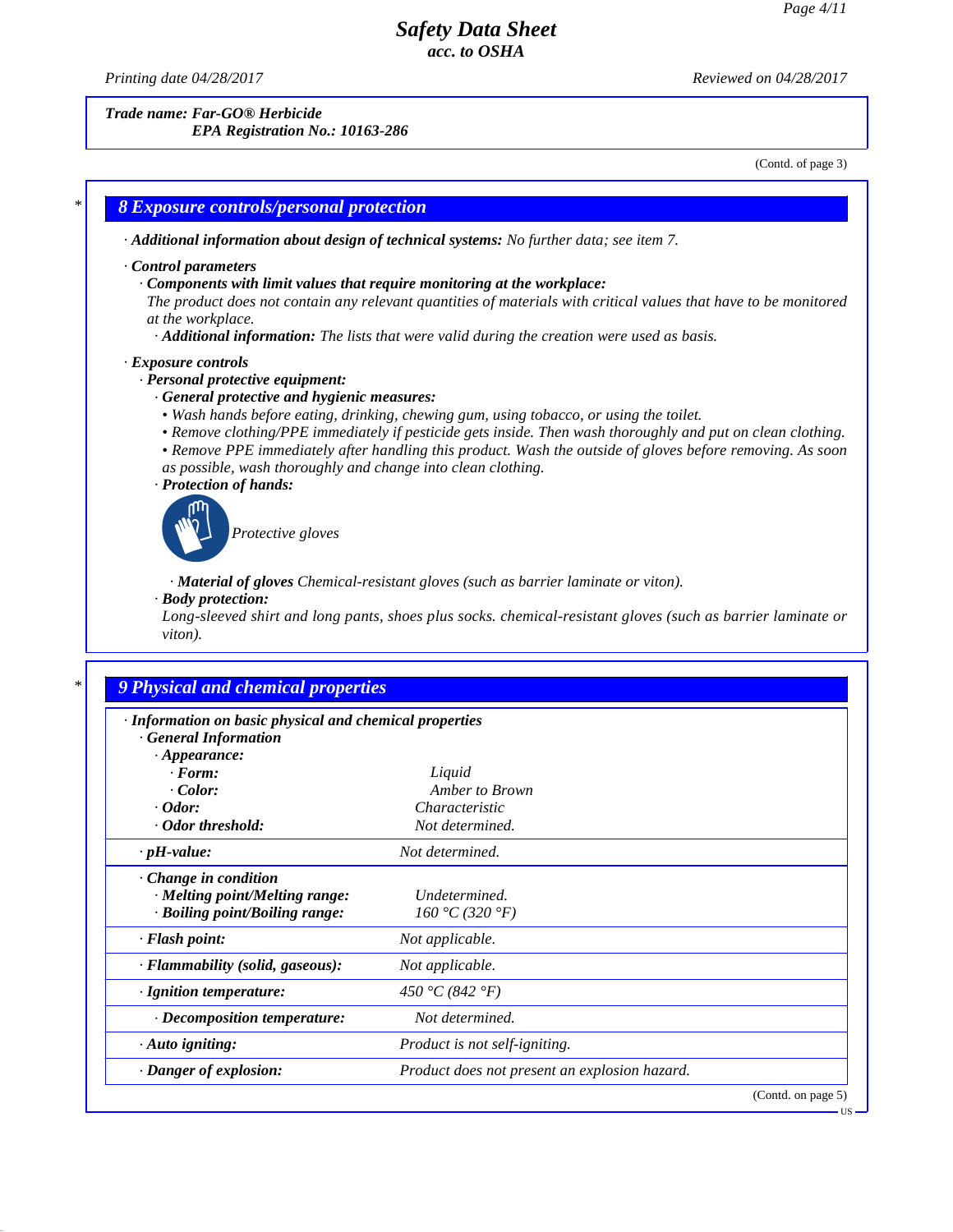*Printing date 04/28/2017 Reviewed on 04/28/2017*

#### *Trade name: Far-GO® Herbicide EPA Registration No.: 10163-286*

|                                                            |                                            | (Contd. of page 4) |
|------------------------------------------------------------|--------------------------------------------|--------------------|
| $\cdot$ Explosion limits:                                  |                                            |                    |
| $\cdot$ Lower:                                             | Not determined.                            |                    |
| $\cdot$ Upper:                                             | Not determined.                            |                    |
| $\cdot$ Vapor pressure:                                    | Not determined.                            |                    |
| $\cdot$ Density at 20 $\cdot$ C (68 $\cdot$ F):            | $1.03$ g/cm <sup>3</sup> (8.595 lbs/gal)   |                    |
| · Relative density                                         | Not determined.                            |                    |
| · Vapor density                                            | Not determined.                            |                    |
| $\cdot$ Evaporation rate                                   | Not determined.                            |                    |
| $\cdot$ Solubility in / Miscibility with                   |                                            |                    |
| $\cdot$ Water:                                             | Dispersible.                               |                    |
| · Partition coefficient (n-octanol/water): Not determined. |                                            |                    |
| · Viscosity:                                               |                                            |                    |
| $\cdot$ Dynamic:                                           | Not determined.                            |                    |
| $\cdot$ Kinematic:                                         | Not determined.                            |                    |
| $\cdot$ Other information                                  | No further relevant information available. |                    |

# *\* 10 Stability and reactivity*

*· Reactivity No further relevant information available.*

*· Chemical stability Stable under normal conditions*

*· Thermal decomposition / conditions to be avoided: No decomposition if used according to specifications.*

- *· Possibility of hazardous reactions No dangerous reactions known.*
- *· Conditions to avoid No further relevant information available.*
- *· Incompatible materials: No further relevant information available.*
- *· Hazardous decomposition products: No dangerous decomposition products known.*

## *\* 11 Toxicological information*

### *· Information on toxicological effects*

*· Acute toxicity:*

| · LD/LC50 values that are relevant for classification: |  |                                                                               |
|--------------------------------------------------------|--|-------------------------------------------------------------------------------|
| Oral                                                   |  | $LD50$ 2193 mg/kg (rat)                                                       |
|                                                        |  | Dermal $LD50$ > 5000 mg/kg (rabbit)<br>Inhalative $LC50/4 h$ > 5.2 mg/l (rat) |
|                                                        |  |                                                                               |

*· Primary irritant effect:*

*· on the skin: Slightly irritating*

*· on the eye: Moderately Irritating*

*· Sensitization: Sensitization possible through skin contact.*

*· Additional toxicological information:*

*The product shows the following dangers according to internally approved calculation methods for preparations:*

*Harmful*

*Triallate:*

44.2.1

*Abnormal behavioral effects have been observed in laboratory animals following single and repeated oral* doses of triallate. No evidence of delayed neurotoxicity effects in chickens (repeat oral and dermal doses) or *cholinesterase inhibition in rats (single oral doses) have been observed.*

(Contd. on page 6)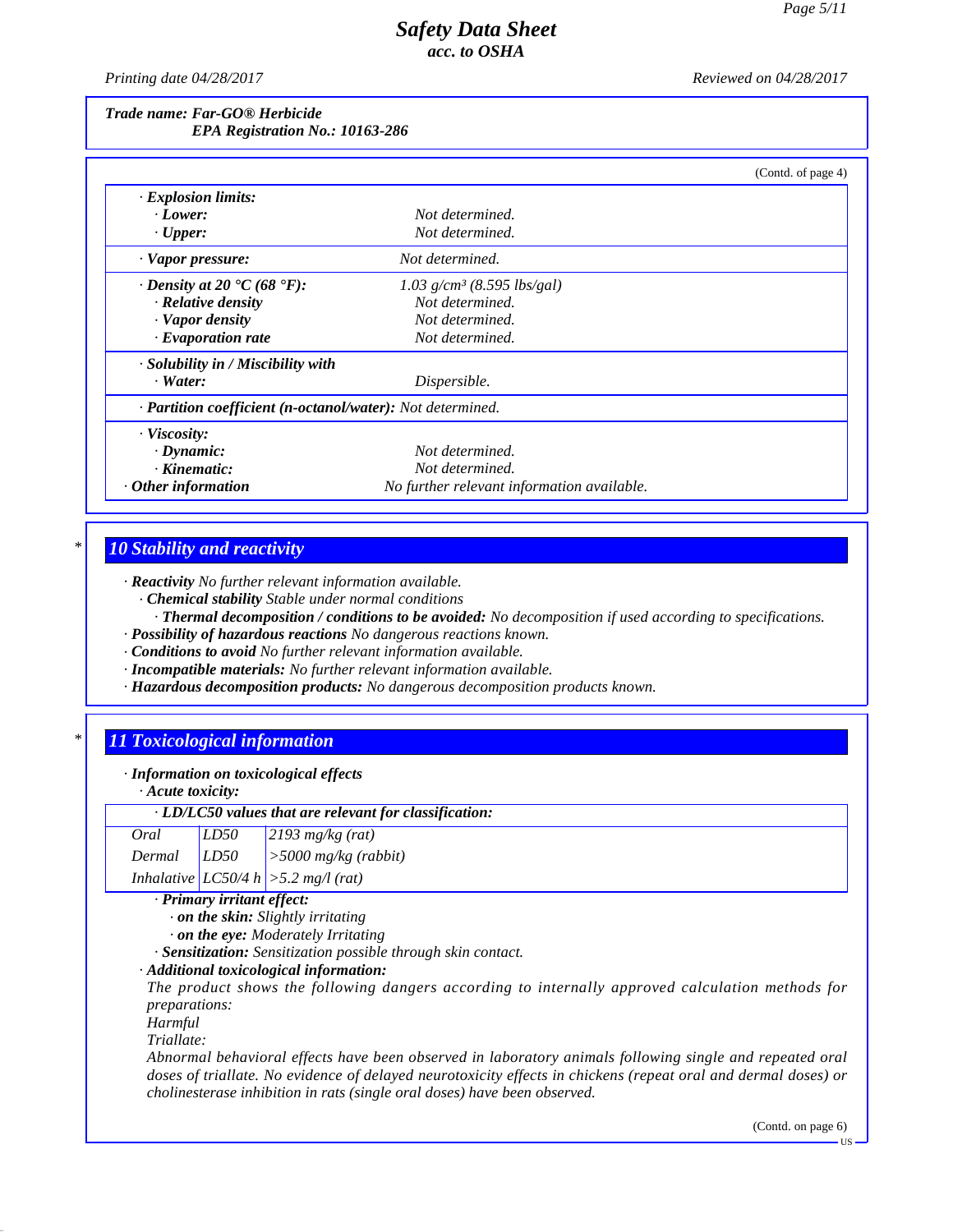*Printing date 04/28/2017 Reviewed on 04/28/2017*

### *Trade name: Far-GO® Herbicide EPA Registration No.: 10163-286*

(Contd. of page 5)

US

*Following repeated exposures (30 to 90 days) in their feed, abnormal behavior, reduced body weights/body weight gains and food consumption, changes in blood composition, ef ects on gastrointestinal tract, sex organ, liver, thymus, spleen and kidney tissues, and some deaths were observed in laboratory animals (rats, hamsters,* or dogs). Degeneration of nerve fibers in the peripheral nervous system and in a specific sensory nervous tract of the spinal cord were observed in rats after repeated dietary exposure (90 days) to high doses. Dogs fed at a lower dose for a longer period (1 year) exhibited changes in blood chemistry. Following repeated skin exposure (3 week), skin irritation was the primary effect in rabbits with one death observed at the highest dose. No skin *allergy was observed in guinea pigs following repeated skin exposure. Eye and nasal irritation, changes in body weight and blood composition and effects on kidney tissues were noted following repeated inhalation (7 week) in rats.*

Mice fed in long-term (2 year) studies showed some organ weight changes, effects on liver, cornea, brain and spleen tissues and tumors in the liver. Liver tumors are the most common spontaneous tumor in this strain of mice, and it was concluded that the increased incidence of these tumors provides insufficient evidence of a *treatment response. Hamsters and/or rats fed (18-24 months) showed reduced body weight gain and survival,* some organ weight changes and slight anemia. No adverse effects were observed in long-term (2 year) feeding *studies in dogs. Triallate did not produce tumors in these studies.*

No birth defects were noted in rats and rabbits given the triallate orally during pregnancy, even at amounts which produced toxic effects on the mothers and their offspring. Clinical signs of toxicity, reduced body and *pup weights, and effects on some reproductive parameters (second generation only) were noted when rats were fed triallate for two successive generations.*

Triallate produced genetic changes in standard tests which use animals or fruit flies. Both positive and negative *responses have been reported in assays using animal or bacterial cells.*

#### *C9 Aromatics:*

*This component is a complex, variable and combustible mixture consisting predominantly ofC9 aromatic hydrocarbons. Accidental swallowing of hydrocarbons is often associated with stomach and intestinal irritation, vomiting and CNS depression. These aromatic components have a low order of acute oral toxicity unless they enter the lungs (aspiration) during swallowing, or during spontaneous or induced vomiting* following accidental swallowing. This may cause mild to severe injury to the lungs; symptoms of injury include *increased breathing and heart rates, coughing, and related signs of respiratory distress. Irritation, changes in blood composition and toxic effects on liver and lung have been reported following repeated inhalation of trimethylbenzenes and xylenes by laboratory animals. Birth defects were reported in mice given mixed xylenes (containing ethylbenzene) orally during pregnancy, but only at a level which produced adverse effects on the mother. No adverse genetic changes in standard tests using bacterial and yeast cells, insects, animals and animals cells.*

#### *Emulsifier:*

44.2.1

Concentrated material is severely irritating or corrosive to eyes and irritating to skin and may contribute to the eye and skin irritation potential reported in tests on this product. This emulsifier is irritating to the respiratory *tract. If large amounts are ingested, CNS depression may occur.*

| Carcinogenic categories                              |                    |
|------------------------------------------------------|--------------------|
| · IARC (International Agency for Research on Cancer) |                    |
| None of the ingredients are listed.                  |                    |
| · NTP (National Toxicology Program)                  |                    |
| None of the ingredients are listed.                  |                    |
|                                                      | (Contd. on page 7) |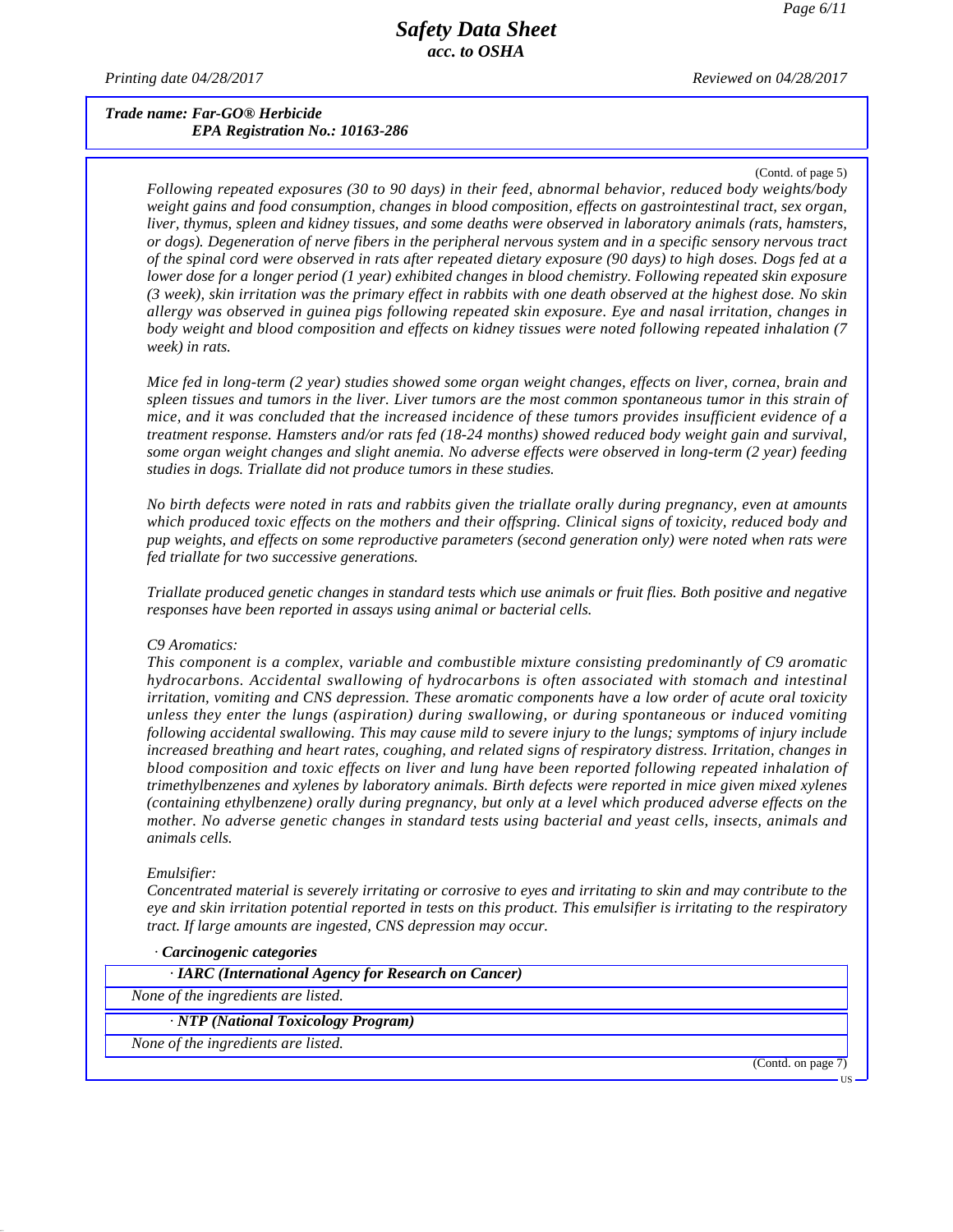*Printing date 04/28/2017 Reviewed on 04/28/2017*

*Trade name: Far-GO® Herbicide*

*EPA Registration No.: 10163-286*

(Contd. of page 6)

### *· OSHA-Ca (Occupational Safety & Health Administration)*

*None of the ingredients are listed.*

## *\* 12 Ecological information*

#### *· Toxicity*

Do not apply directly to water, or to areas where water is present or to intertidal areas below the mean high *water mark. Do not contaminate water when cleaning equipment or disposing of equipment washwaters. · Aquatic toxicity: No further relevant information available.*

*· Persistence and degradability No further relevant information available.*

*· Behavior in environmental systems:*

- *· Bioaccumulative potential No further relevant information available.*
- *· Mobility in soil No further relevant information available.*

*· Results of PBT and vPvB assessment*

- *· PBT: Not applicable.*
- *· vPvB: Not applicable.*

*· Other adverse effects No further relevant information available.*

## *\* 13 Disposal considerations*

#### *· Waste treatment methods*

#### *· Recommendation:*

Wastes of this pesticide may cause eye irritation and may be dangerous. Improper disposal of excess pesticide, spray mixtures, or rinsate is a violation of Federal law. If these wastes cannot be disposed of by use according *to label instructions, contact your State Pesticide or Environmental Control Agency, or the Hazardous Waste representative at the nearest EPA Regional Of ice for guidance. Pesticide wastes are toxic.*

### *· Uncleaned packagings:*

#### *· Recommendation:*

*Disposal must be made according to of icial regulations.*

*Emptied container retains vapor and product residue. Observe all labeled safeguards until container is cleaned, reconditioned or destroyed.*

#### *FOR PLASTIC 1-WAY CONTAINERS & BOTTLES:*

*Nonrefillable container. Do no reuse or refill this container. Offer for recycling if available. Triple rinse* container as follows: Empty the remaining contents into application equipment or a mix tank and drain for 10 seconds after the flow begins to drip. Fill the container 1/4 full with water and recap. Shake for 10 seconds. Pour rinsate into application equipment or a mix tank or store rinsate for later use or disposal. Drain for 10 seconds after the flow begins to drip. Repeat this procedure two more times. Offer for recycling if available, or then puncture and dispose of in a sanitary landfill, or by incineration, or, if allowed by state and local authorities, *by burning. If burned, stay out of smoke.*

#### *FOR DRUMS:*

44.2.1

*Nonrefillable container. Do notreuse or refill this container. Return container per the Gowan Company container return program. If not returned, triple rinse container as follows: Empty the remaining contents into* application equipment or a mix tank. Fill the container  $\frac{1}{4}$  full with water. Replace and tighten closures. Tip container on its side and roll it back and forth, ensuring at least one complete revolution, for 30 seconds. Stand the container on its end and tip it back and forth several times. Turn the container over onto its other end and tip it back and forth several times. Empty the rinsate into application equipment or a mix tank or store rinsate for later use or disposal. Repeat this procedure two more times, then puncture and dispose of in a sanitary landfill, or by incineration, or, if allowed by state and local authorities, by burning. If burned, stay out of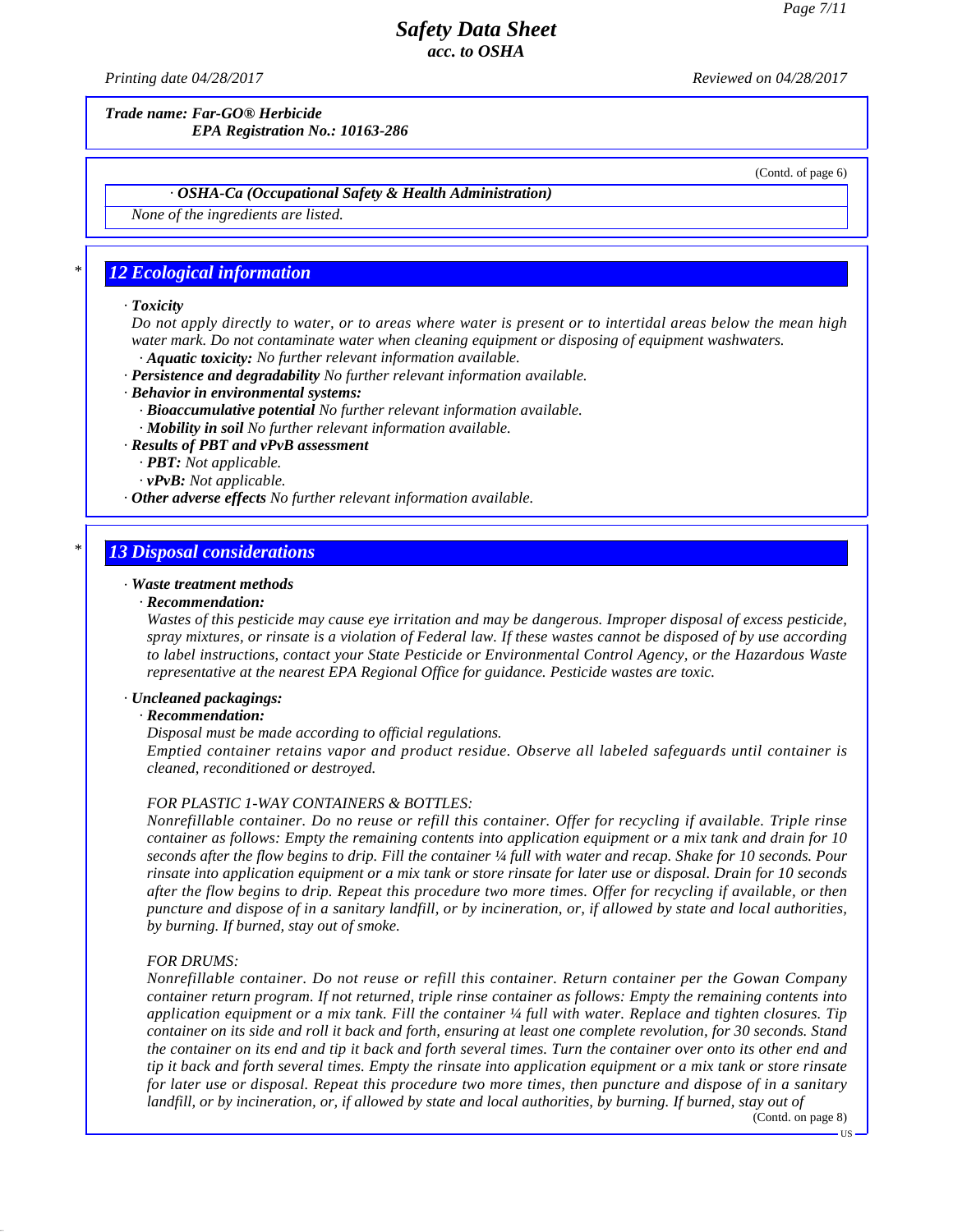(Contd. of page 7)

# *Safety Data Sheet acc. to OSHA*

*Printing date 04/28/2017 Reviewed on 04/28/2017*

*Trade name: Far-GO® Herbicide EPA Registration No.: 10163-286*

*smoke.*

44.2.1

| <b>14 Transport information</b>                                                   |                                                                                                                                  |
|-----------------------------------------------------------------------------------|----------------------------------------------------------------------------------------------------------------------------------|
| · UN-Number<br>$\cdot$ DOT<br>ADR, IMDG, IATA                                     | Not regulated<br><b>UN3082</b>                                                                                                   |
| · UN proper shipping name                                                         |                                                                                                                                  |
| $-ADR$<br>$\cdot$ IMDG                                                            | 3082 Environmentally hazardous substances, liquid, n.o.s. (tri-<br>allate (ISO))<br>ENVIRONMENTALLY HAZARDOUS SUBSTANCE, LIQUID, |
| $\cdot$ IATA                                                                      | N.O.S. (tri-allate (ISO)), MARINE POLLUTANT<br>ENVIRONMENTALLY HAZARDOUS SUBSTANCE, LIQUID,<br>$N.O.S.$ (tri-allate (ISO))       |
| · Transport hazard class(es)                                                      |                                                                                                                                  |
| ADR, IMDG, IATA                                                                   |                                                                                                                                  |
| Class<br>$-Label$                                                                 | 9 Miscellaneous dangerous substances and articles<br>9                                                                           |
| · Packing group<br>ADR, IMDG, IATA                                                | III                                                                                                                              |
| · Environmental hazards:                                                          | Product contains environmentally hazardous substances: triallate<br>(ISO)                                                        |
| · Marine pollutant:                                                               | Yes<br>Symbol (fish and tree)                                                                                                    |
| · Special marking (ADR):<br>· Special marking (IATA):                             | Symbol (fish and tree)<br>Symbol (fish and tree)                                                                                 |
| · Special precautions for user<br>· Danger code (Kemler):                         | Warning: Miscellaneous dangerous substances and articles<br>90                                                                   |
| · EMS Number:                                                                     | $F-A, S-F$                                                                                                                       |
| Transport in bulk according to Annex II of<br><b>MARPOL73/78 and the IBC Code</b> | Not applicable                                                                                                                   |
| · Transport/Additional information:                                               |                                                                                                                                  |
| $\cdot$ ADR<br>$\cdot$ Excepted quantities (EQ)                                   | Code: E1                                                                                                                         |
|                                                                                   | Maximum net quantity per inner packaging: 30 ml<br>Maximum net quantity per outer packaging: 1000 ml                             |
| $\cdot$ IMDG                                                                      |                                                                                                                                  |
| $\cdot$ Limited quantities (LQ)                                                   | 5L                                                                                                                               |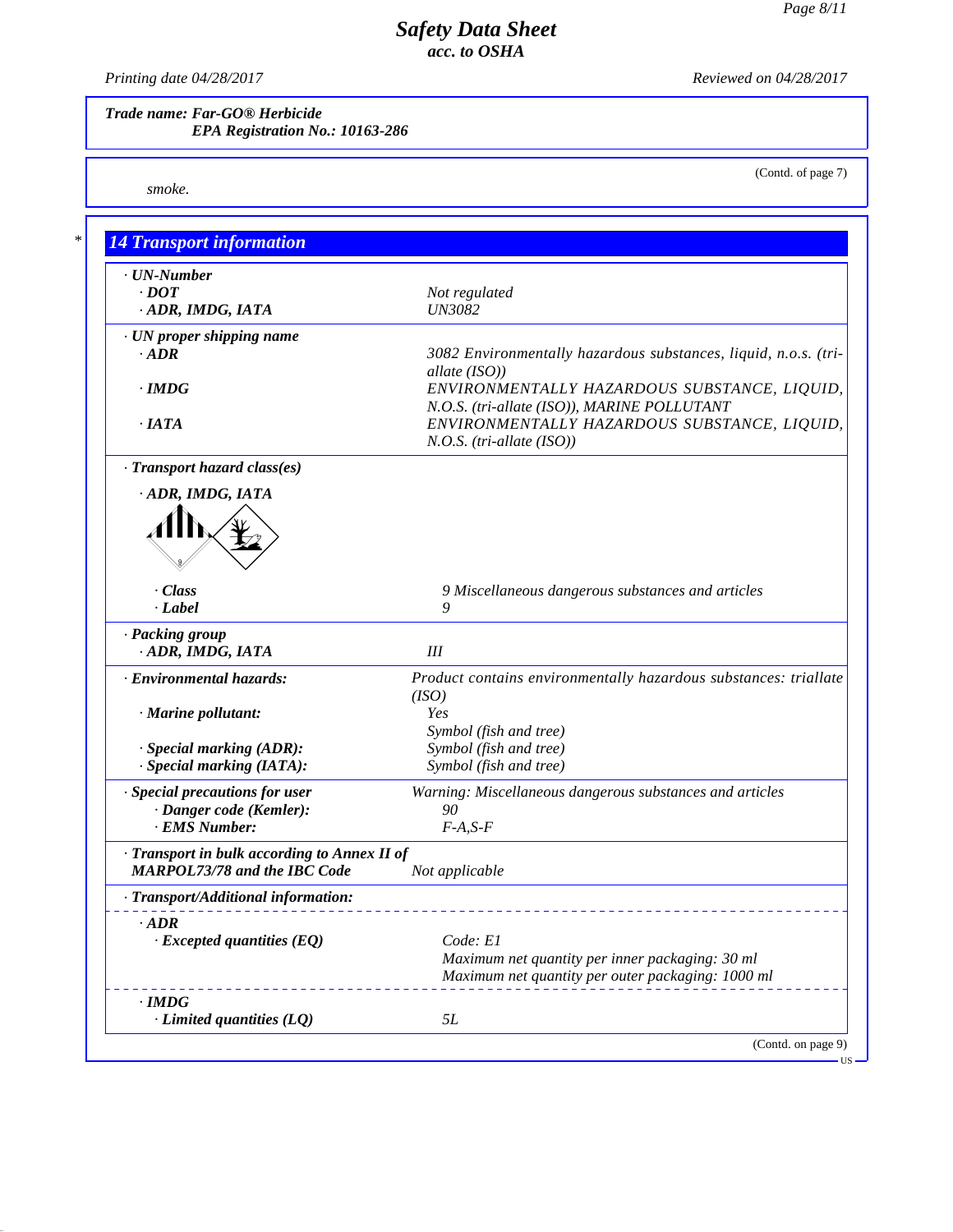*Printing date 04/28/2017 Reviewed on 04/28/2017*

*Trade name: Far-GO® Herbicide EPA Registration No.: 10163-286*

|                                  | (Contd. of page 8)                                          |
|----------------------------------|-------------------------------------------------------------|
| $\cdot$ Excepted quantities (EQ) | Code: El                                                    |
|                                  | Maximum net quantity per inner packaging: 30 ml             |
|                                  | Maximum net quantity per outer packaging: 1000 ml           |
| · UN "Model Regulation":         | <i>US DOT:</i>                                              |
|                                  | Non Bulk: Not regulated                                     |
|                                  | Bulk: UN1993, Flammable Liquid, N.O.S. (Triallate, Solvent) |
|                                  | naphtha (petroleum) light aromatic), 3, PGIII               |

## *\* 15 Regulatory information*

#### *· Safety, health and environmental regulations/legislation specific for the substance or mixture EPA /FIFRA Information:*

This chemical is a pesticide product registered by the Environmental Protection Agency (EPA) and is subject to *certain labeling requirements under federal pesticide law. These requirements differ from the classification criteria and hazard information required for safety data sheets, and for workplace labels of non-pesticide chemicals.*

*· SARA Title III*

*· Section 355 (extremely hazardous substances):*

*None of the ingredients are listed.*

*· Section 313 (Specific toxic chemical listings):*

*CAS: 2303-17-5 triallate (ISO)*

*· TSCA (Toxic Substances Control Act):*

*CAS: 64742-95-6 Solvent naphtha (petroleum), light arom.*

*· Proposition 65*

*· Chemicals known to cause cancer:*

*None of the ingredients are listed.*

*· Chemicals known to cause reproductive toxicity for females:*

*None of the ingredients are listed.*

*· Chemicals known to cause reproductive toxicity for males:*

*None of the ingredients are listed.*

*· Chemicals known to cause developmental toxicity:*

*None of the ingredients are listed.*

*· Carcinogenicity categories*

*· EPA (Environmental Protection Agency)*

*None of the ingredients are listed.*

*· TLV (Threshold Limit Value established by ACGIH)*

*None of the ingredients are listed.*

*· NIOSH-Ca (National Institute for Occupational Safety and Health)*

*None of the ingredients are listed.*

### *· GHS label elements*

44.2.1

*The product is classified and labeled according to the Globally Harmonized System (GHS).*

(Contd. on page 10)

US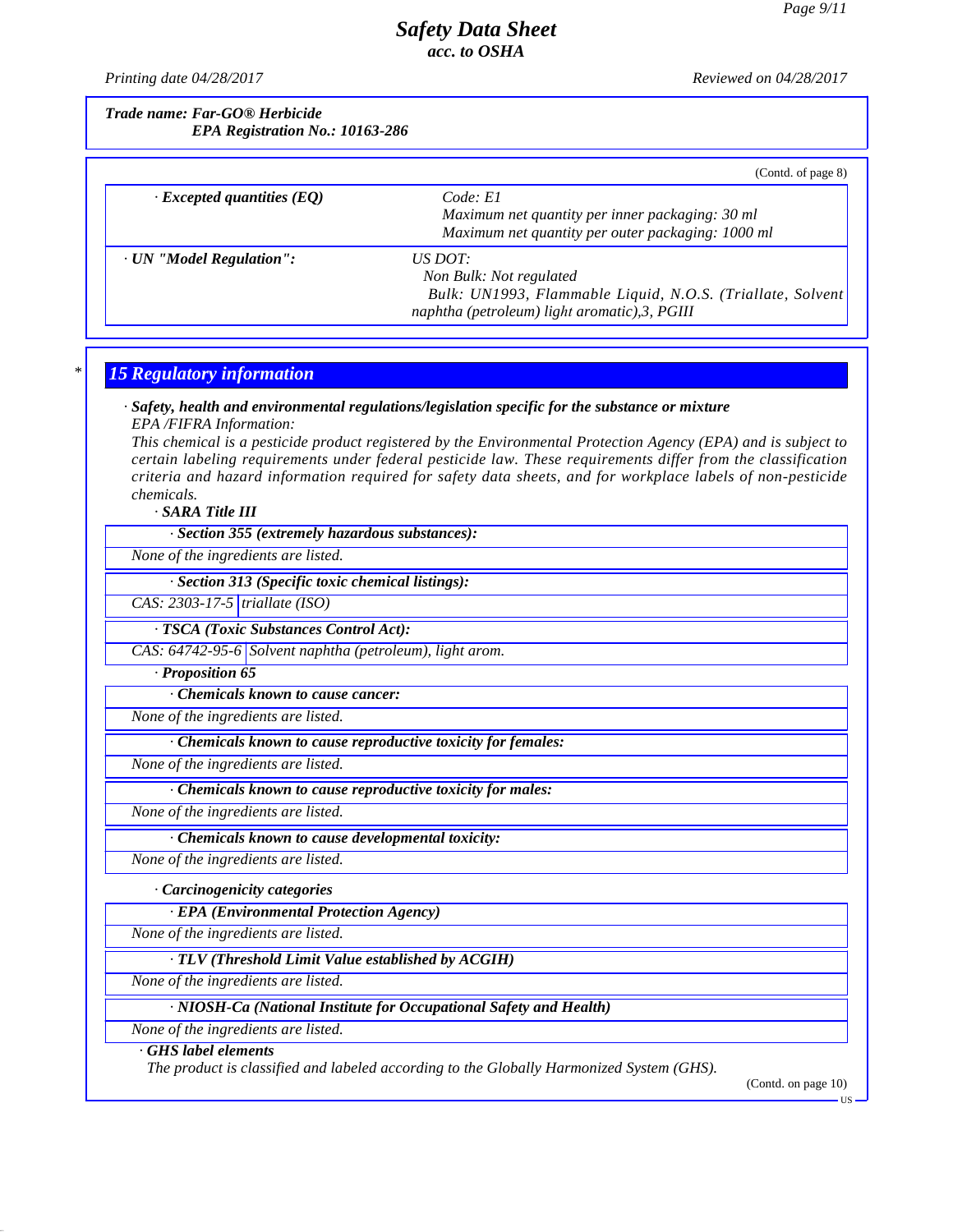*Printing date 04/28/2017 Reviewed on 04/28/2017*

*Trade name: Far-GO® Herbicide EPA Registration No.: 10163-286*

(Contd. of page 9)

*· Hazard pictograms Not applicable*

*· Signal word: (US EPA) CAUTION*

*· Hazard-determining components of labeling: triallate (ISO)*

*· Hazard statements Harmful if swallowed. Causes moderate eye irritation. Avoid contact with skin, eyes, or clothing. Prolonged or frequently repeated skin contact may cause allergic reactions in some individuals. Harmful if swallowed.*

# *· Precautionary statements*

*Wash thoroughly after handling. Do not eat, drink or smoke when using this product. IF SWALLOWED: Call a POISON CENTER/doctor ifyou feel unwell. Rinse mouth. Dispose of contents/container in accordance with local/regional/national/international regulations.*

*· Chemical safety assessment: A Chemical Safety Assessment has not been carried out.*

### *\* 16 Other information*

44.2.1

This information is based on our present knowledge. However, this shall not constitute a guarantee for any *specific product features and shall not establish a legally valid contractual relationship.*

#### *· Department issuing SDS: Supply Chain*

- *· Contact: sds@gowanco.com*
	- *· Date of preparation / last revision 04/28/2017 / 7 · Abbreviations and acronyms:* ADR: Accord européen sur le transport des marchandises dangereuses par Route (European Agreement concerning the International *Carriage of Dangerous Goods by Road) IMDG: International Maritime Code for Dangerous Goods DOT: US Department of Transportation IATA: International Air Transport Association ACGIH: American Conference of Governmental Industrial Hygienists EINECS: European Inventory of Existing Commercial Chemical Substances ELINCS: European List of Notified Chemical Substances CAS: Chemical Abstracts Service (division of the American Chemical Society) NFPA: National Fire Protection Association (USA) LC50: Lethal concentration, 50 percent LD50: Lethal dose, 50 percent PBT: Persistent, Bioaccumulative and Toxic vPvB: very Persistent and very Bioaccumulative NIOSH: National Institute for Occupational Safety OSHA: Occupational Safety & Health TLV: Threshold Limit Value PEL: Permissible Exposure Limit REL: Recommended Exposure Limit Flam. Liq. 4: Flammable liquids – Category 4 Acute Tox. 4: Acute toxicity – Category 4*

(Contd. on page 11)

US